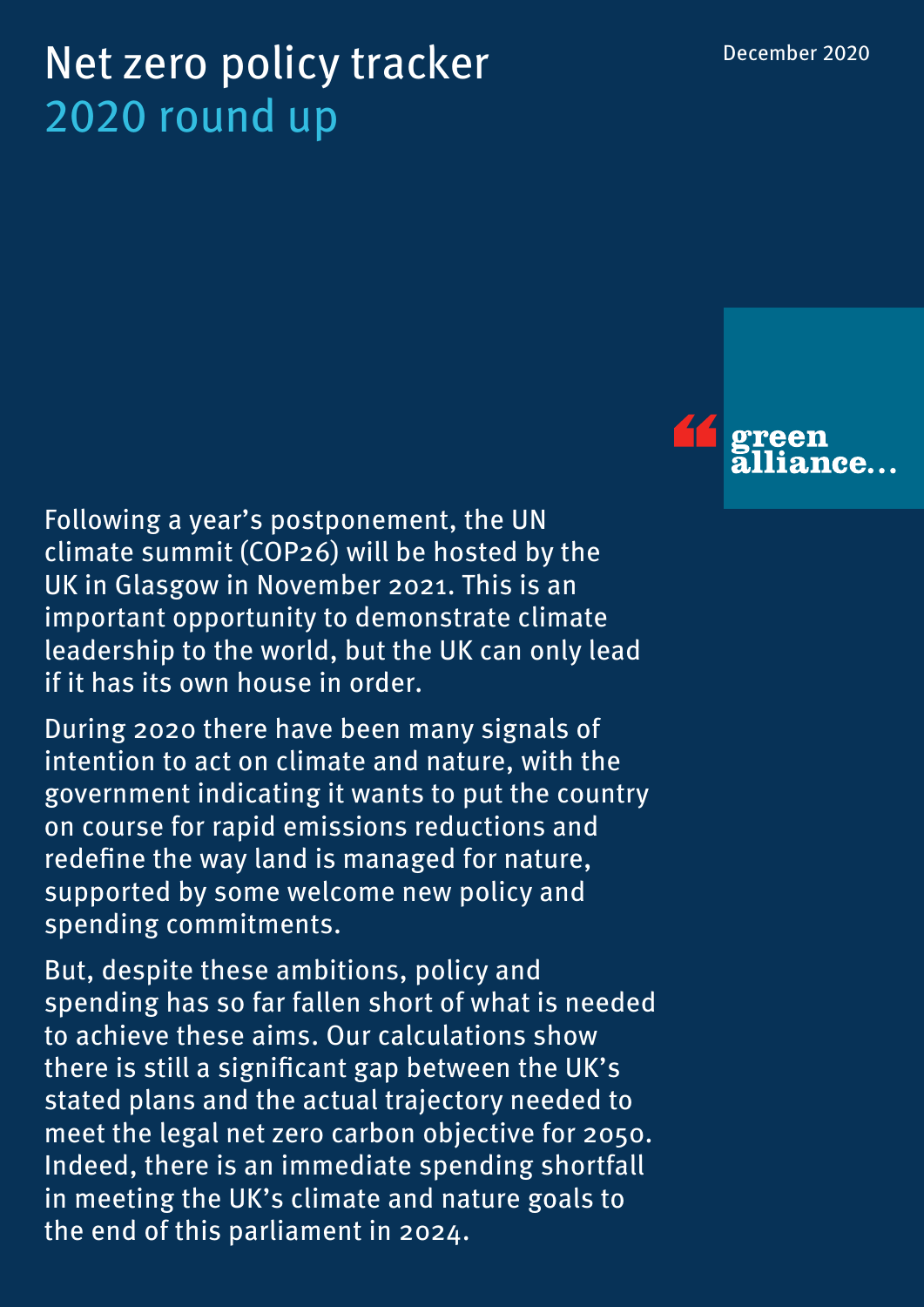# What progress has there been in 2020 on climate and nature?

### Emissions reductions

The UK recently announced its Nationally Determined Contribution (NDC) for the 2021 UN climate summit. This commits it to reduce emissions by 68 per cent by 2030 compared to 1990 levels. If achieved, this would put the UK on the right trajectory in 2030 to meet its net zero goal. The government deserves credit for setting this ambitious target. However, the policies announced this year do not put the UK on track. They generate only 27Mt of carbon savings, or 23 per cent of the additional emissions reductions needed in 2030. **Additional reductions of 91Mt in 2030 are required** to meet this domestic target. Despite their significant contribution to emissions, international aviation and shipping are not included in this target. Other policy is required for these sectors.

As well as the 2030 target set as part of UN climate change processes, the UK government has national 'carbon budgets' that set a reducing trajectory of emissions over five year periods from 2008 to 2050. Overall, plans made in 2020 promise an overall emissions cut of 135 MtCO<sub>2</sub>e in the period 2028 to 2032 (the fifth carbon budget). This gets the UK to **16 per cent of the cuts it needs to be on track to net zero in 2050 during this five year period**, leaving a shortfall of 849 MtCO $_2$ e to make up to stay on course. This includes high emissions still coming from degraded peatlands and international aviation and shipping, which the UK must address as part of its decarbonisation plans to net zero.

# 118 MtCO<sub>2</sub>e **2**43.9bn



Carbon cuts needed to get the UK on track to meet the 2030 emissions reduction goal

Emissions reductions in 2030 expected from new policy in 2020

## Spending

The government has pledged **new funding of £26 billion** since January 2020 for climate and nature over the course of the next parliament, including on low carbon transport, industrial decarbonisation and low carbon buildings.

Taking into account these spending promises, **we estimate that £22.7 billion of additional spending will be needed every year to tackle the climate and nature emergency to the end of this parliament in 2024.** This includes an additional £9 billion a year on accelerating the transition to electric vehicles, and on walking, cycling, bus and rail infrastructure; £2.3 billion a year on making buildings efficient and kickstarting the roll-out of electric heat pumps; £400 million a year on establishing a resource efficiency programme for industry; and £6.6 billion a year on nature restoration and establishing a world leading food, farming and fishing sector.



Annual spending needed to 2024

Annual spending pledged by government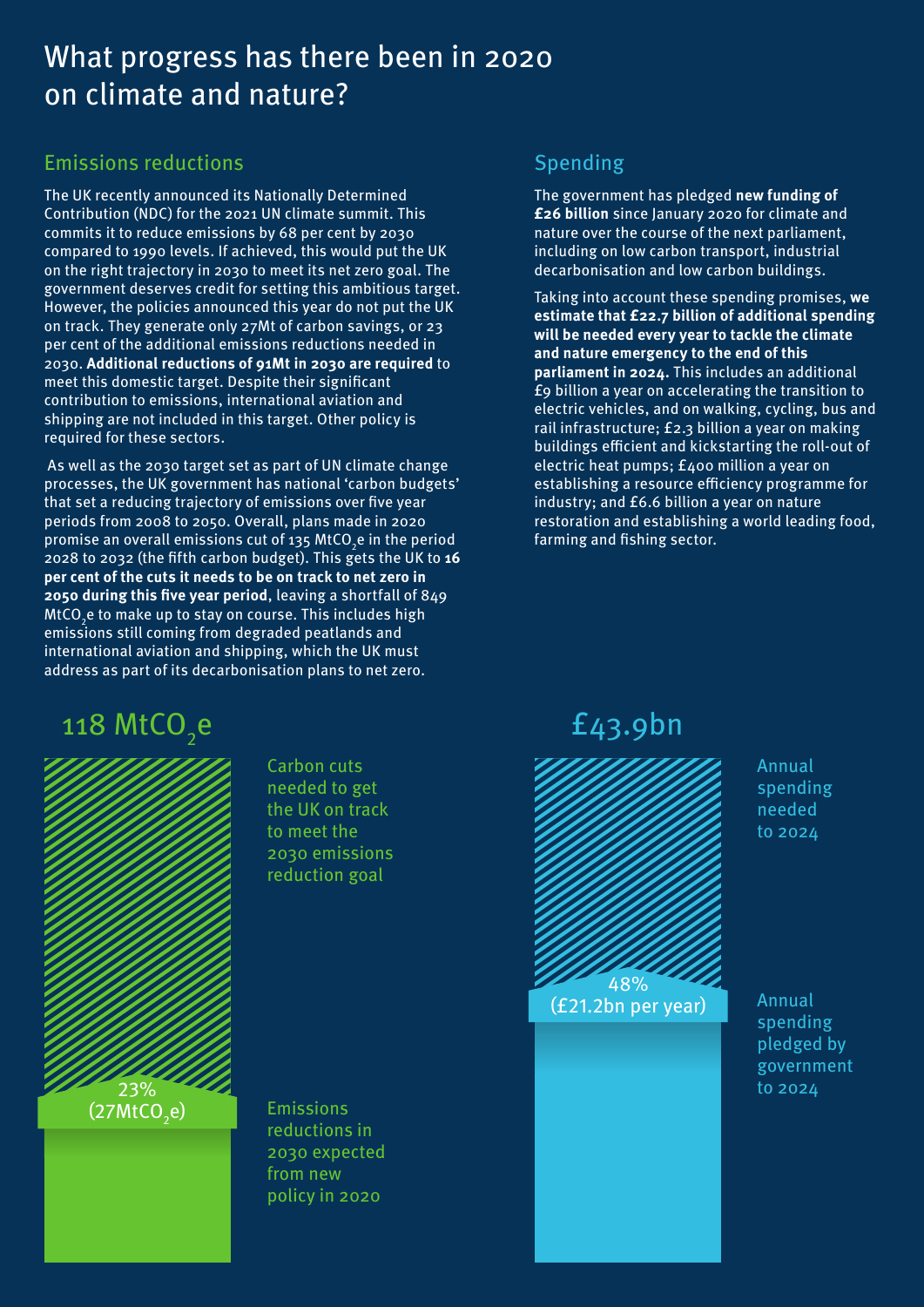# Progress in decarbonising the transport sector in 2020

Policy area New policy announcements since January 2020

### **Overall** rating

### **Transport**

Summary

Transport is the largest emitting sector in the UK, accounting for 35 per cent of UK emissions, including international aviation and shipping. Emissions from surface transport have only fallen three per cent between 2008 and 2018. Emissions from aviation have grown.

**Estimated emissions reductions over the fifth carbon budget period from 2020 policy announcements:** 32MtCO2e

**New spending on sustainable transport in 2020, allocated over the next five years:** £12.1 billion

#### Share of UK emissions



This year, the government has taken the ambitious step of bringing forward ending the sale of new petrol and diesel cars and vans to 2030, with a 2035 end date for sales of new plug-in hybrid vehicles. It also provided more support for low carbon travel, pledging funding for rail, buses, walking and cycling. It has consulted on a Transport Decarbonisation Plan. However, it also invested £14 billion in building new roads which is known to increase demand for car travel. This is not compatible with the UK's net zero targets.

### Major announcements in 2020

£2 billion pledge on walking and cycling infrastructure to be spent over the next five years, and new policies to encourage walking and cycling

New statutory guidance was introduced that prioritises walking and cycling, and new funding for cycling was announced, including funding for 'fix your bike' voucher schemes, new protected cycle tracks in major cities and free cycle repair workshops at schools. The government needs to ensure local authorities deliver on this new guidance by helping them to access funding streams, and by giving the new cycling inspectorate the resources and powers it needs to ensure statutory guidance is followed.

#### Moving the phase-out date for sales of new petrol and diesel cars and vans from 2040 to 2030 and for sales of new hybrid vehicles to 2035

Compared to previous policy, we estimate this saves 27Mt of greenhouse gas emissions over the fifth carbon budget period. Alongside this, the government announced an extension of plug-in vehicle grants and £1.3 billion of new funding to improve electric vehicle charging infrastructure. New policies are now needed to encourage both greater supply and demand of electric vehicles, including a target for all car makers to sell an increasing share of zero emission vehicles each year and a reform of motor taxes to encourage more car and van buyers to switch to electric. Incentives must be designed to ensure hybrids are only marginal in new car sales after 2030.

#### The Transport Decarbonisation Plan is still awaited

This plan must set out a pathway for the transport sector to align with the UK's net zero target, particularly in sectors that currently have no long term decarbonisation policy, including buses and aviation.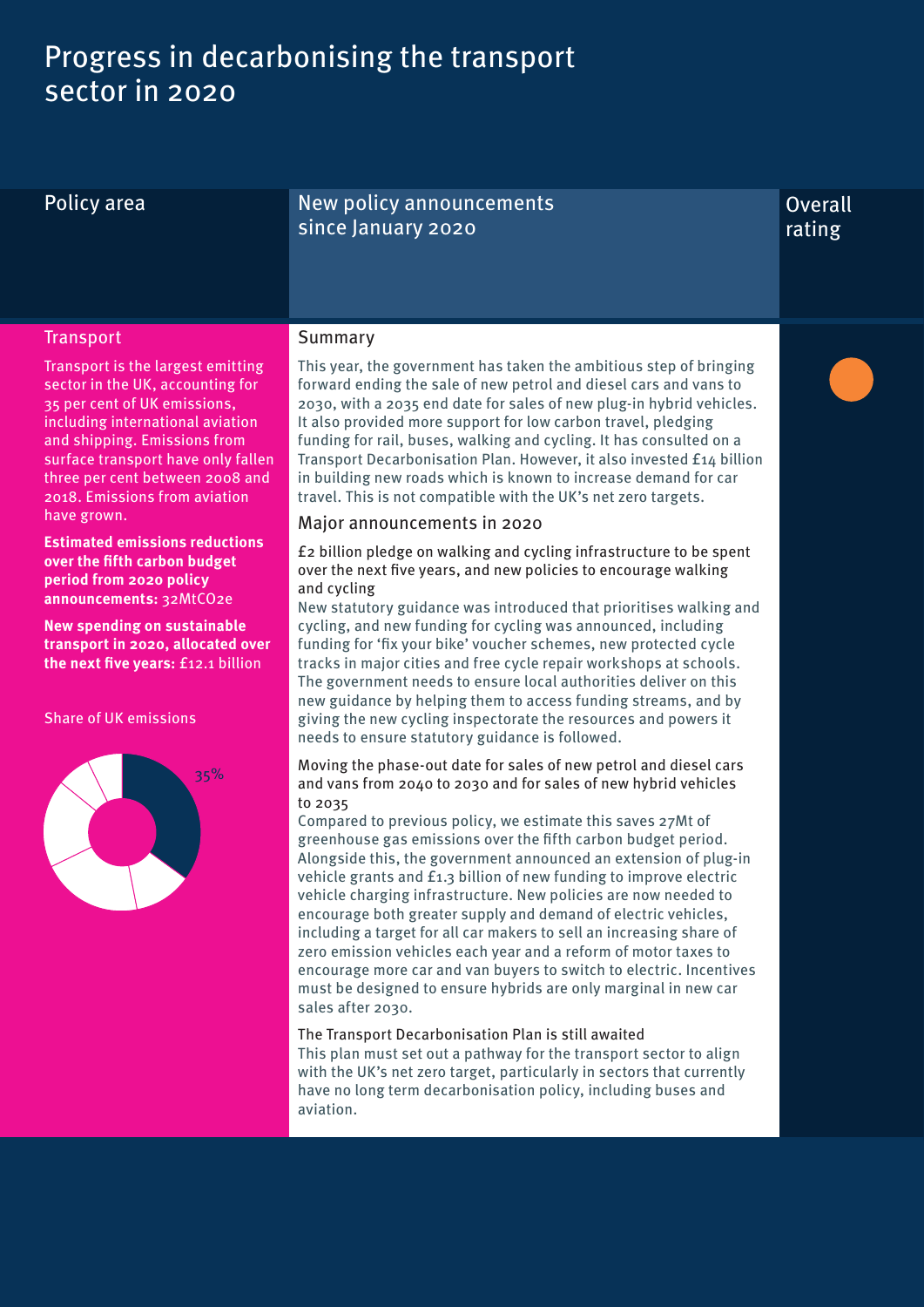# Progress in decarbonising the energy sector in 2020

Policy area New policy announcements since January 2020

### **Overall** rating

#### Power

#### Summary

Emissions from this sector are 62 per cent below 1990 levels, and now account for 12 per cent of UK emissions. In 2018, renewables provided 34 per cent of the UK's power.

**Estimated emissions reductions over the fifth carbon budget period from 2020 policy announcements:** 20<code>MtCO $_{\textrm{2}}$ e</code>

**New spending on sustainable energy in 2020, allocated over the next five years:** £715 million

Share of UK emissions



The government has increased its ambition and support for renewables during 2020, with new targets for offshore wind capacity and renewed support for onshore wind and solar. What remains to be seen is how the pipeline of Contracts of Difference (CfD) auctions will be able to deliver the renewable energy generation capacity targets.

### Major announcements

Doubling support for renewables in the next CfD auction Following a four year block on entry, the government announced in March that onshore wind and solar would be included in a new auction in 2021. We calculate this move can save 11MtCO2e over the fifth carbon budget period (2028-32). More recently, in October, the government set a target to double the capacity of renewables in the next auction.

#### Raising offshore wind targets to 40GW by 2030

In October, the government announced it would increase the previous offshore wind capacity target from 30GW to 40GW by 2030. We calculate that this can save 9.1 MtCO2e over the fifth carbon budget period (2028-32).

#### Funding for UK nuclear innovation

The government has decided to push ahead with £500 million new funding and support for nuclear power, including for innovation in Small Modular Reactors, and an additional £100 million for nuclear fusion. While commitment to new low carbon power is welcome, the government should focus investment on renewables, which can deliver by 2030 at the lowest cost to consumers.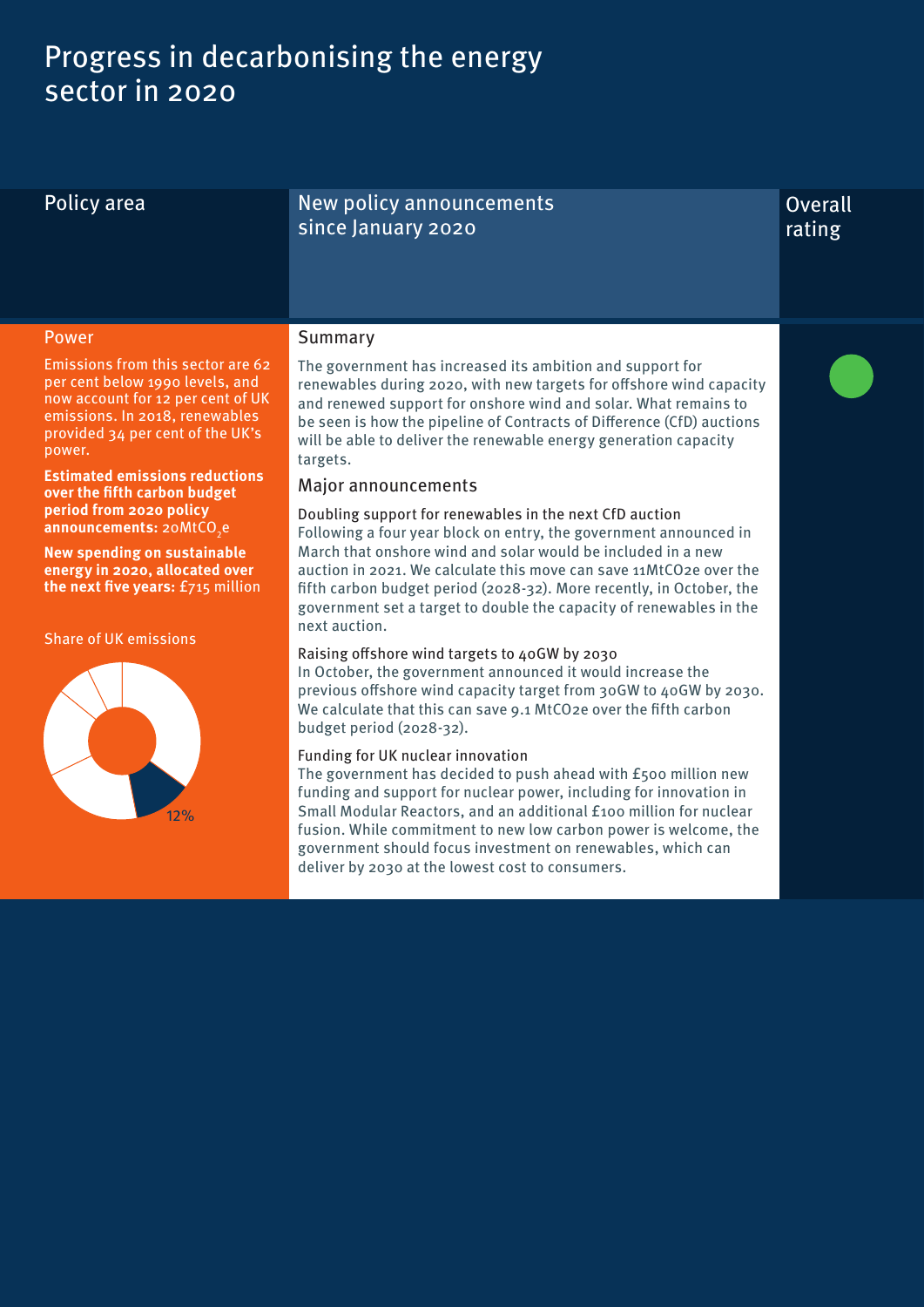# Progress in decarbonising the industrial sector in 2020

Policy area New policy announcements since January 2020

## **Overall** rating

### **Industry**

Summary

Carbon emissions from industry are 52 per cent below 1990 levels and now account for 21 per cent of UK emissions.

**Estimated emissions reductions over the fifth carbon budget from 2020 policy announcements**: 46 $\mathsf{MtCO}_{2}$ e

**New spending on low carbon industry in 2020, allocated over the next five years:** £2.6 billion

Share of UK emissions



The government pledged significant sums of money for decarbonisation, carbon capture and storage (CCS) technologies and alternative low carbon energy sources. Whilst industry has the largest emissions savings by sector to make over the fifth carbon budget period (2028-32), much depends on innovation funding for technologies which are not yet proven.

### Major announcements

#### Industrial Energy Transformation Fund (IETF)

The IETF is offering up to £315 million to industrial businesses to improve the energy efficiency of their processes and develop deep decarbonisation projects. We calculate that it could save 3.2MtCO2e over the fifth carbon budget period (2028-32). Given how important this area is in decarbonising industry, we think this fund should be doubled over the course of this parliament, with an explicit focus on boosting resource efficiency.

New package of funding for decarbonising heavy industry The government pledged £350 million to reduce emissions from heavy industry, space, construction and transport. From the £350 million fund, £139 million was designated to scale up CCS technologies (see below) and support the transition to hydrogen power (see below).

#### Carbon capture and storage funding

The government has now committed £1 billion of funding for CCS infrastructure. it aims to establish CCS at two industrial sites by the 2030s and construct the UK's first CCS power plant, with a target of removing 10Mt of CO2 by 2030.

#### Hydrogen funding

In February 2020, the government allocated £90 million from the Energy Innovation Fund to a large scale low carbon hydrogen plant and for programmes to switch industrial fuels to hydrogen and other low carbon alternatives. More recently, it pledged up to £500 million for hydrogen production and development in the ten point plan for a green industrial revolution. The government should focus on green hydrogen, made from electrolysis using renewable energy, rather than 'blue hydrogen' made from natural gas, to maximise emissions savings.

#### The waste prevention plan has been delayed

This plan was due for revision in 2019 but has still not been published, despite its vital role in ensuring the UK properly values the resources it uses, reduces their impact and designs out waste. The current waste prevention plan has had virtually no material impact on waste production since 2013.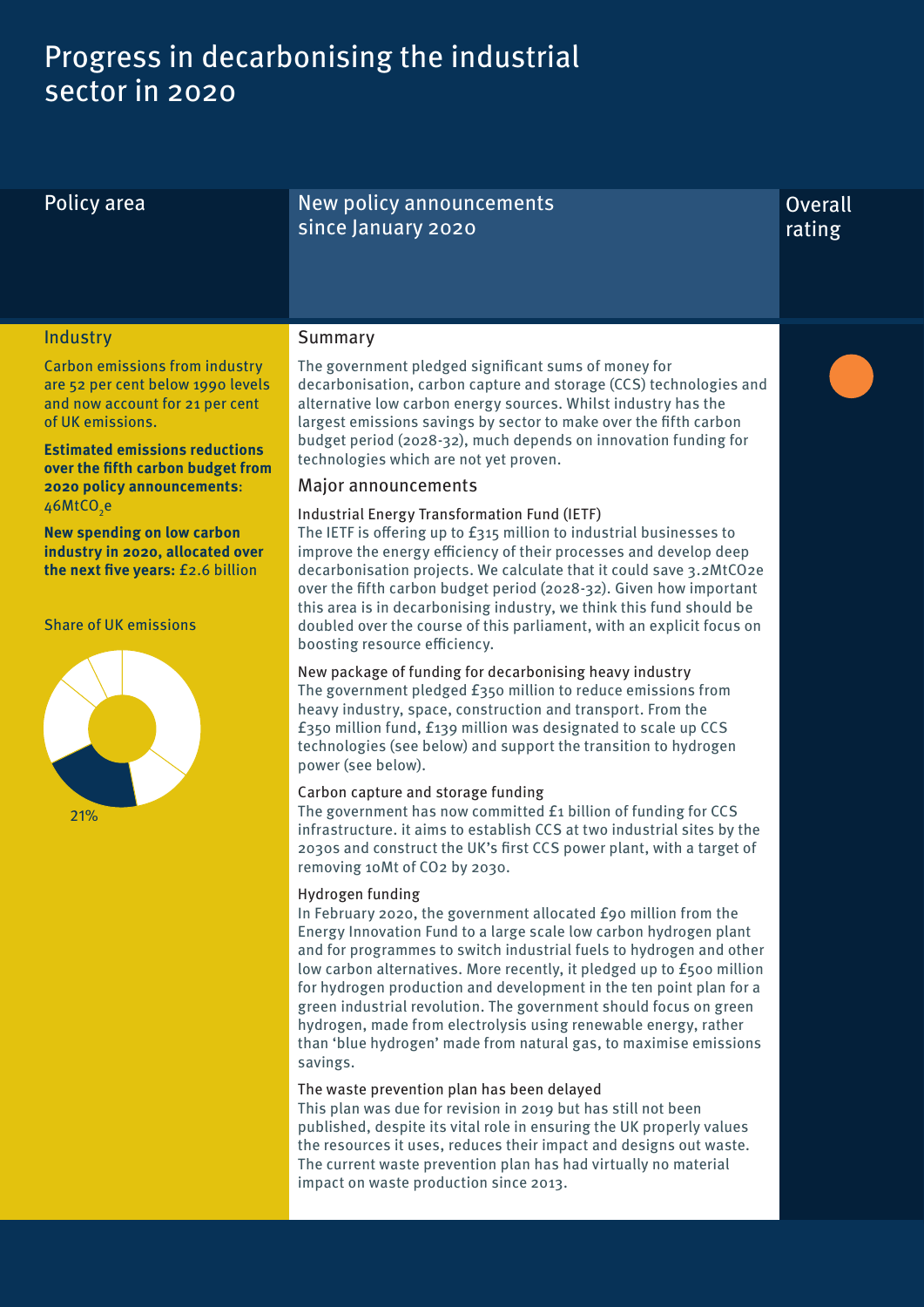# Progress in the buildings sector in 2020

### Policy area New policy announcements since January 2020

## **Overall** rating

### Buildings

Buildings account for 18 per cent of UK carbon emissions. Reductions have been very slow in this sector over the past decade. Emissions in the three years 2016, 2017 and 2018 were higher than in 2015.

**Estimated emissions reductions over the fifth carbon budget period from 2020 policy announcements:** 35MtCO<sub>2</sub>e

**New spending on low carbon buildings in 2020, allocated over the next five years:** £4.6 billion

Share of UK emissions



### Summary

The government has recently pledged funding for energy efficiency and low carbon heat in homes and non-domestic buildings. It is consulting on raising minimum efficiency standards in rental properties and on green financial incentives. However, there is still an absence of a long term, fully funded strategy for upgrading the energy efficiency of housing.

#### Major announcements

Green Homes Grant and Public Sector Decarbonisation Scheme Through these schemes, the government has announced  $E_4$  billion of funding for energy efficiency and low carbon heat. Despite this, longer term funding and a comprehensive strategy is required to leverage private capital from homeowners and landowners, and to support work to increase the energy efficiency of lower income homes, if longer term UK targets are to be met.

#### Social Housing Decarbonisation Fund

The £50 million pilot of innovative energy efficiency retrofit in social housing is a very welcome start. Longer term funding of £250 million is needed to scale up industry so that all of the 2.3 million social homes suitable can benefit from whole house retrofits.

#### Improving building standards

The government is consulting on bringing forward Minimum Energy Efficiency Standards for homes in the domestic Private Rented Sector to EPC band C by 2030 and buildings in the non-domestic sector to EPC band B up from the current standard of EPC band E. We calculate that, in total, such a move could save 16.2 MtCO<sub>2</sub>e over the fifth carbon budget period (2028-32).

### There is no long term strategy for buildings and heat

Seventy per cent of UK homes do not yet meet the government's 2035 target of all homes being at least EPC band C, and the vast majority of UK homes are not heated by low carbon sources. There needs to be a long term, fully funded strategy that sets out comprehensive policies, regulation and incentives to reach a net zero aligned building stock in the UK.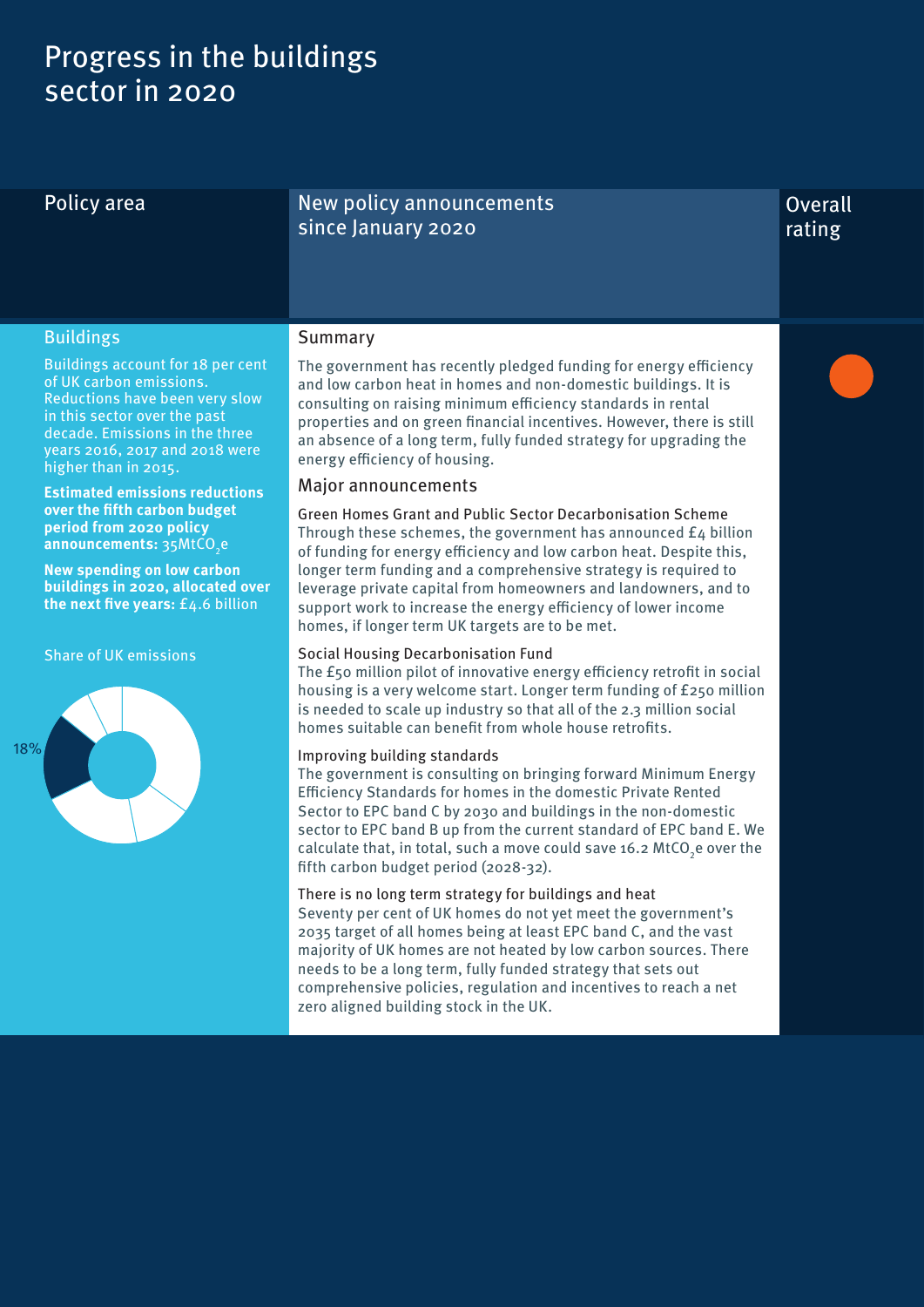# Progress in the agriculture and land use sector in 2020

Policy area New policy announcements since January 2020

## **Overall** rating

### Agriculture, land use and forestry

Emissions from agriculture account for seven per cent of UK emissions, and have remained flat since 2008, only decreasing by two per cent in the past decade. The land use and forestry sector also removes 15 $\mathsf{MtCO}_{_2}$ e every year.

**Estimated emissions reductions over the fifth carbon budget period from 2020 policy announcements:** oMtCO<sub>2</sub>e

**Spending on agriculture and land use in 2020:** £5.9 billion

Share of UK emissions



### Summary

There have been some promising announcements on tree planting and job creation in the natural environment, and the government has announced a new plan for sustainable farming. However, due to an absence of detailed policies, we have not been able to calculate emissions reductions from this sector. There have also been no significant funding or strategy announcements for nature-based solutions, the Tree Strategy or the Peat Strategy.

### Major announcements

#### Pathway to sustainable farming

With the Agriculture Bill passing into law, the government published a plan for how it will transition England to sustainable farming, including the new Environmental Land Management system, which will pay farmers to improve 'public goods' like better air and water quality, improved soil and thriving wildlife. Although, for the moment, this is not a detailed strategy, it is welcome that land management in England will begin to prioritise nature recovery and climate action.

#### Planting 75,000 acres of trees every year by 2025

In July, the UK government committed to planting 75,000 acres of trees every year by 2025. We calculate that the government's tree planting target could save 5MtCO<sub>2</sub>e over the fifth carbon budget period (2028-32), although there is no strategy or plan yet in place to achieve it. Devolved administrations will be important partners in this.

#### Green Jobs Challenge Fund

This new fund of £80 million will help conservation organisations and their suppliers create up to 3,000 jobs and safeguard up to 2,000 others in areas such as protecting species, using nature-based solutions to tackle climate change and connecting people with the outdoors. Whilst the challenge fund has lots of potential, Wildlife and Countryside Link has pointed out that the fund is oversubscribed by almost £330 million and requires additional funding to be successful.

#### Environment Bill is not yet law

The Environment has not yet been translated into law and is not expected to be until after the end of the Brexit transition period. This leaves a serious governance gap on environmental protection, once the oversight of the EU disappears.